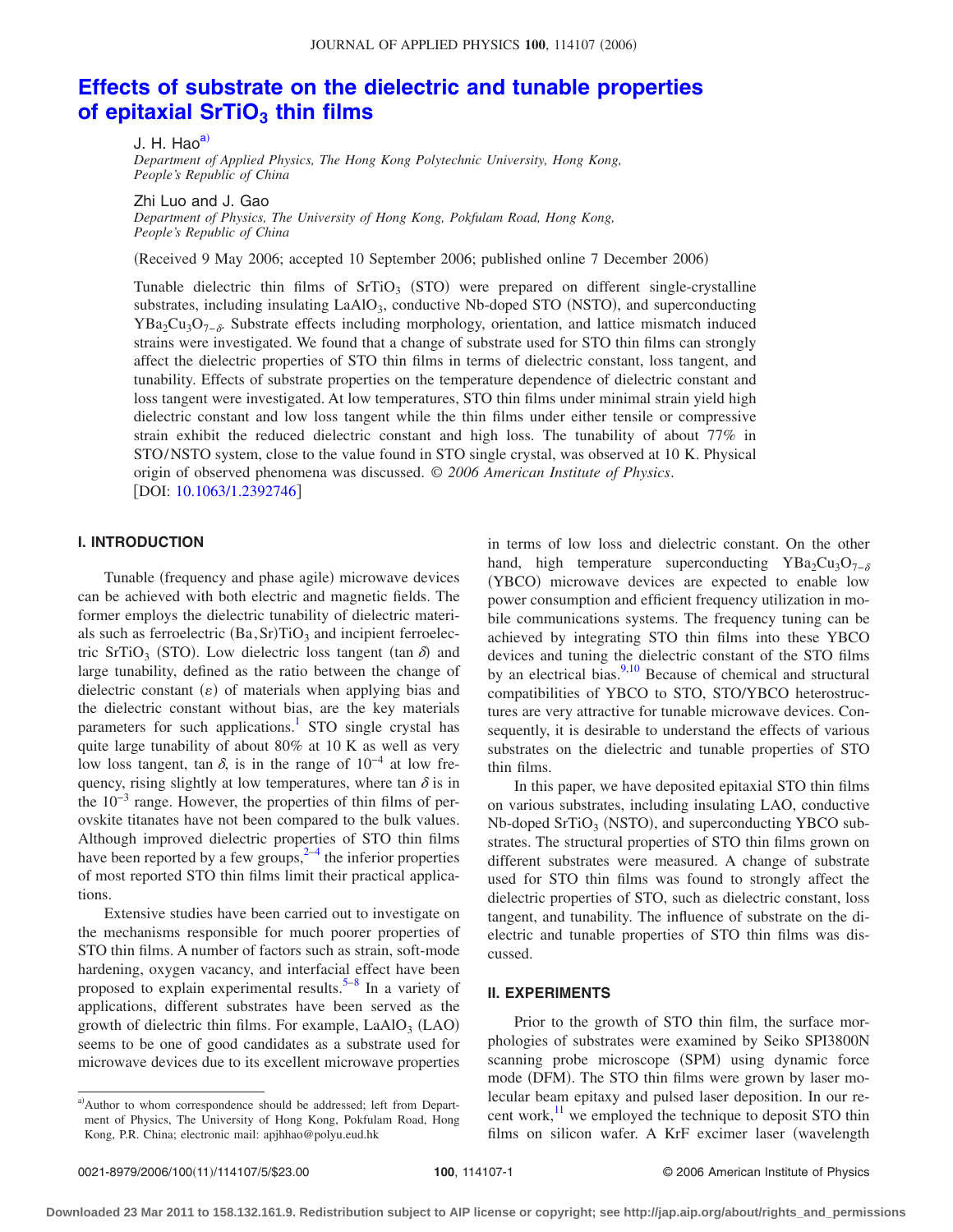248 nm) was focused on a STO single-crystal target. Insulating LAO, conductive NSTO, and superconducting YBCO in the form of single crystal were used as substrates in this work. To form a parallel-plate capacitor structure for dielectric measurement, conductive NSTO and superconducting YBCO also served as bottom electrodes. For insulating LAO substrate, a 350 nm thick  $SrRuO<sub>3</sub>$  (SRO) was first deposited on LAO to serve as bottom electrode, and then the STO film was deposited on the SRO layer. Finally, a top Ag electrode was thermally evaporated onto the STO thin films. The STO thin films were deposited at substrate temperature of 700–760 °C in an oxygen pressure of  $1.4 \times 10^{-1}$  mbar. The deposited film was cooled to room temperature in an oxygen atmosphere of 600 mbars.

The film thickness was 300– 1000 nm from the measurement of a Dektax<sup>3</sup> ST surface profile. The crystalline phase and structure of the STO thin films were analyzed by x-ray diffraction (XRD) analysis on the Siemens D5000 x-ray diffractometer using  $\theta$ -2 $\theta$  and  $\phi$  scan. Dielectric properties were measured using an Agilent 4284A Precision *LCR* meter with option adding  $\pm 40$  V internal dc bias voltages. The bias voltage dependence of the capacitance and dielectric loss  $(\tan \delta)$  was measured in a closed-cycle cryogenic system, allowing for a continuous temperature sweep within the temperature range from 10 to 300 K. The measurements were performed at 1 kHz with a signal level of 0.2 Vrms.

#### **III. RESULTS AND DISCUSSION**

Figure [1](#page-1-0) shows the surface morphology of substrates examined by SPM. The roughness of the substrates was analyzed for imaging data as shown in Table [I.](#page-1-1) It indicates that the roughness of the substrates varied with substrates. Table [I](#page-1-1) also listed the lattice mismatch of the substrates and buffer layer to STO. LAO, although strictly speaking is rhombohedral  $(\chi = 60^{\circ}6')$  at room temperature, can be regarded as cubic with a nominal lattice parameter of 0.379 nm. SRO is a distorted perovskite with orthorhombic lattice and has a pseudocubic lattice parameter of 0.393 nm. The lattice constant of STO  $(a=0.3905 \text{ nm})$  is larger than that of LAO and YBCO, indicating that the STO films on LAO and YBCO are under compressive strain. On the contrary, the STO film in the heterostructure of STO/SRO/LAO is under tensile strain as the lattice constant of STO is smaller than that of SRO in the pseudocubic notation). Thus, different surface conditions and strains due to opposite lattice mismatch along the applied electric field in the parallel-plate capacitor are expected to introduce in the STO thin film deposition.

Figure [2](#page-2-0) shows the XRD results of STO thin films grown on various substrates. In the  $\theta$ -2 $\theta$  scan of the STO film in Figs.  $2(a) - 2(d)$  $2(a) - 2(d)$ , only the  $(00l)$  peaks of the STO are present along with those of various substrates and SRO buffer layer. It demonstrates that the STO films grow with *c* axis normal to the substrate/buffer layer. Although a tiny stress in STO/ NSTO system was seen by others, $12,13$  $12,13$  the diffraction peaks of STO thin film and NSTO substrate overlap in Fig.  $2(c)$  $2(c)$ , indicating that the near homoepitaxial structures under minimal strain were prepared. The in-plane epitaxial alignment of the STO films was investigated using  $\phi$  scans. Figure [2](#page-2-0)(e)

<span id="page-1-0"></span>

FIG. 1. SPM images of the surface morphology of (a) NSTO, (b) LAO, and (c) YBCO. The roughness of the substrates was analyzed for imaging data.

shows the  $\phi$  scan taken from the (310) peak of the STO films grown on LAO substrates. Only four peaks, 90° apart, were observed for STO thin films. This indicates that the STO film is in plane aligned with the substrate. Similar results of inplane epitaxial alignment of the STO films were observed in STO films grown on other substrates and/or buffer layer.

Low-frequency dielectric constant  $\varepsilon$  is plotted as a function of measuring temperature for STO thin films on different substrates as shown in Fig.  $3(a)$  $3(a)$ . To create a parallel-plate capacitor structure, the SRO layer was used as bottom electrode on the insulating LAO substrate. At room temperature, the dielectric constant  $\varepsilon$  of STO films was about 294, irrespective of the types of substrate. The  $\varepsilon$  values of films

<span id="page-1-1"></span>TABLE I. Roughness of the substrate/buffer layer and lattice mismatch to  $STO$  ( $a = 0.3905$  nm).

| Materials   | Lattice constant<br>(nm)                | Lattice mismatch<br>(%)              | roughness<br>(nm) |
|-------------|-----------------------------------------|--------------------------------------|-------------------|
| LAO         | $a=0.379$ (pseudocubic)                 | $-2.94$                              | 1.038             |
| <b>SRO</b>  | $a=0.393$ (pseudocubic)                 | 0.64                                 | .                 |
| <b>NSTO</b> | $a \sim 0.3905$                         | $\sim$ 0                             | 0.363             |
| <b>YBCO</b> | $a=0.3823, b=0.3887,$<br>$c/3 = 0.3894$ | $a=-2.10, b=-0.46,$<br>$c/3 = -0.28$ | 3.638             |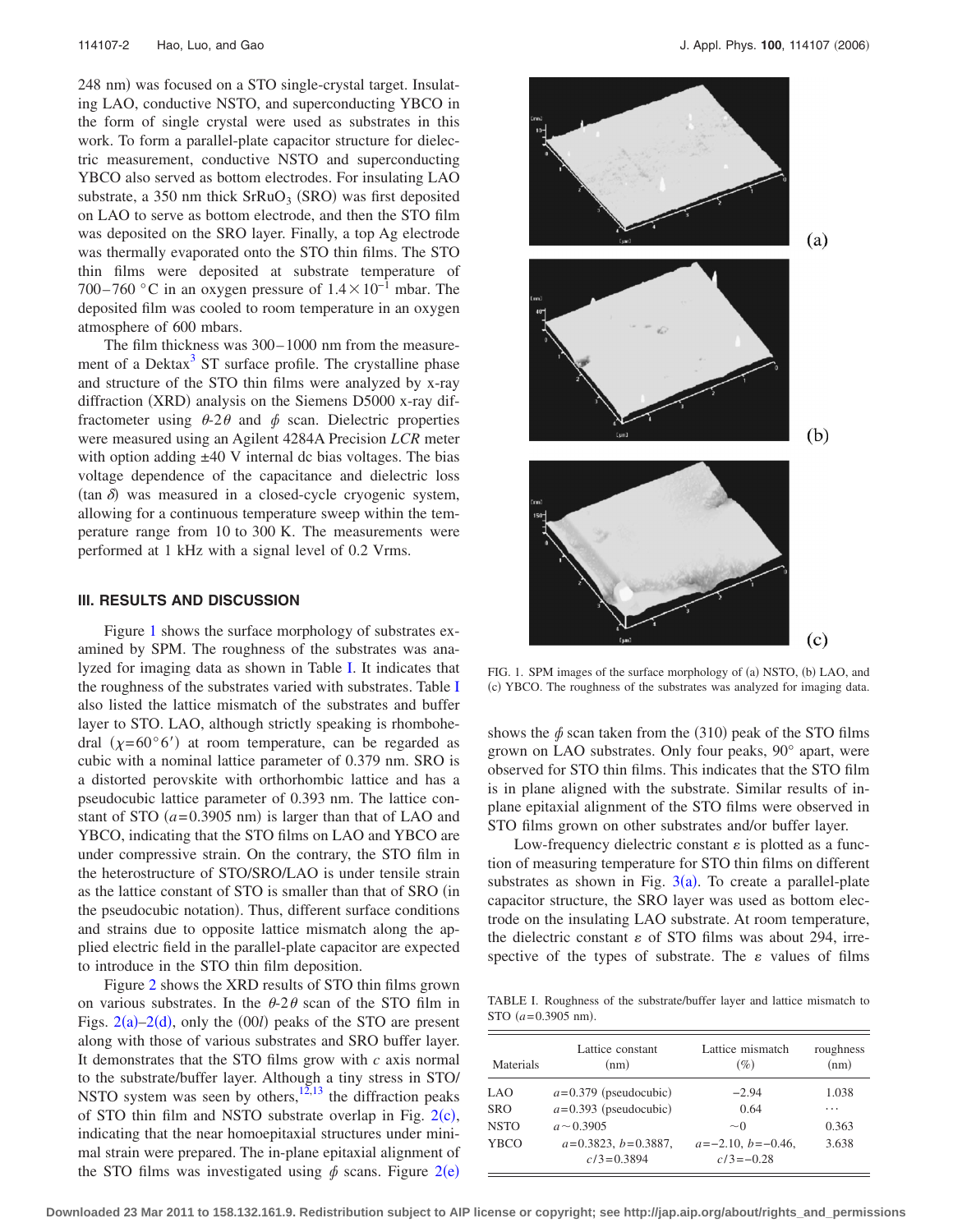<span id="page-2-0"></span>

FIG. 2. X-ray diffraction of STO thin films grown on (a) on LAO, (b) SRO/LAO, (c) NSTO, (d) YBCO, and (e) the  $\hat{\phi}$  scans using the (310) peak for the STO film grown on LAO.

grown on all substrates increase as the temperature decreases. However, the  $\varepsilon$  varies significantly with substrate materials at low temperature. The use of NSTO substrate yields the largest  $\varepsilon$  of 1115 at 10 K, whereas the use of superconducting YBCO substrate yields the smallest  $\varepsilon$  of 643 at the same temperature. As most reported STO films, the low-temperature  $\varepsilon$  here is much lower than the singlecrystal value (over  $10^4$ ) even in the STO film grown on NSTO. The mechanism responsible for the small dielectric constant in thin films compared to the single-crystal value at low temperature has previously been investigated.<sup>14</sup> The dramatic reduction of the dielectric constant has been attributed to a profound change of the lattice dynamical properties of STO thin films, in particular, of the reduced softening of its

<span id="page-2-1"></span>

FIG. 3. Temperature dependence of (a) the dielectric constant  $\varepsilon$  and (b) the loss tangent tan  $\delta$  of the STO thin films grown on NSTO, YBCO, and SRO/ LAO. The measurements were performed at 1 kHz with a signal level of 0.2 Vrms.

lowest optical-phonon mode. In Table [I,](#page-1-1) there are several different kinds of systems, some of them inducing compressive and others tensile stress to STO film. It seems that film's strain, both compression and tension, contributes to the softmode hardening in STO thin films. In addition, Lippmaa *et al.* have demonstrated that the step-flow growth mode is critical to acquire very high dielectric constant in STO thin films. $3$  It shows that any structural atomic-scale imperfections have a marked influence on the dielectric properties of STO films. The results reported here show the substrate effects on the behaviors of dielectric constant of the films. At low temperatures such as *T*= 10 K, STO thin film under minimal strain yields high dielectric constant while the films under either tensile or compressive strain exhibit the reduced dielectric constant. Furthermore, the compressive strain seems to decrease  $\varepsilon$  more severely as shown in Fig. [3](#page-2-1)(a). Hyun and Char found that the tensile strain along the applied electric field in the parallel-plate capacitor enhances the dielectric constant and tunability, while the compressive strain decreases them.<sup>6</sup> The results shown in Fig.  $3(a)$  $3(a)$  are in reasonable agreement with those reported STO thin films.

Figure  $3(b)$  $3(b)$  shows the temperature dependence of the dielectric loss tangent of STO thin films grown on different substrates. The overall loss behavior of those films showed dramatic difference in the choice of substrate within a wide range of temperatures. In STO single crystal, there are two loss peaks that correspond to two phase transitions driven by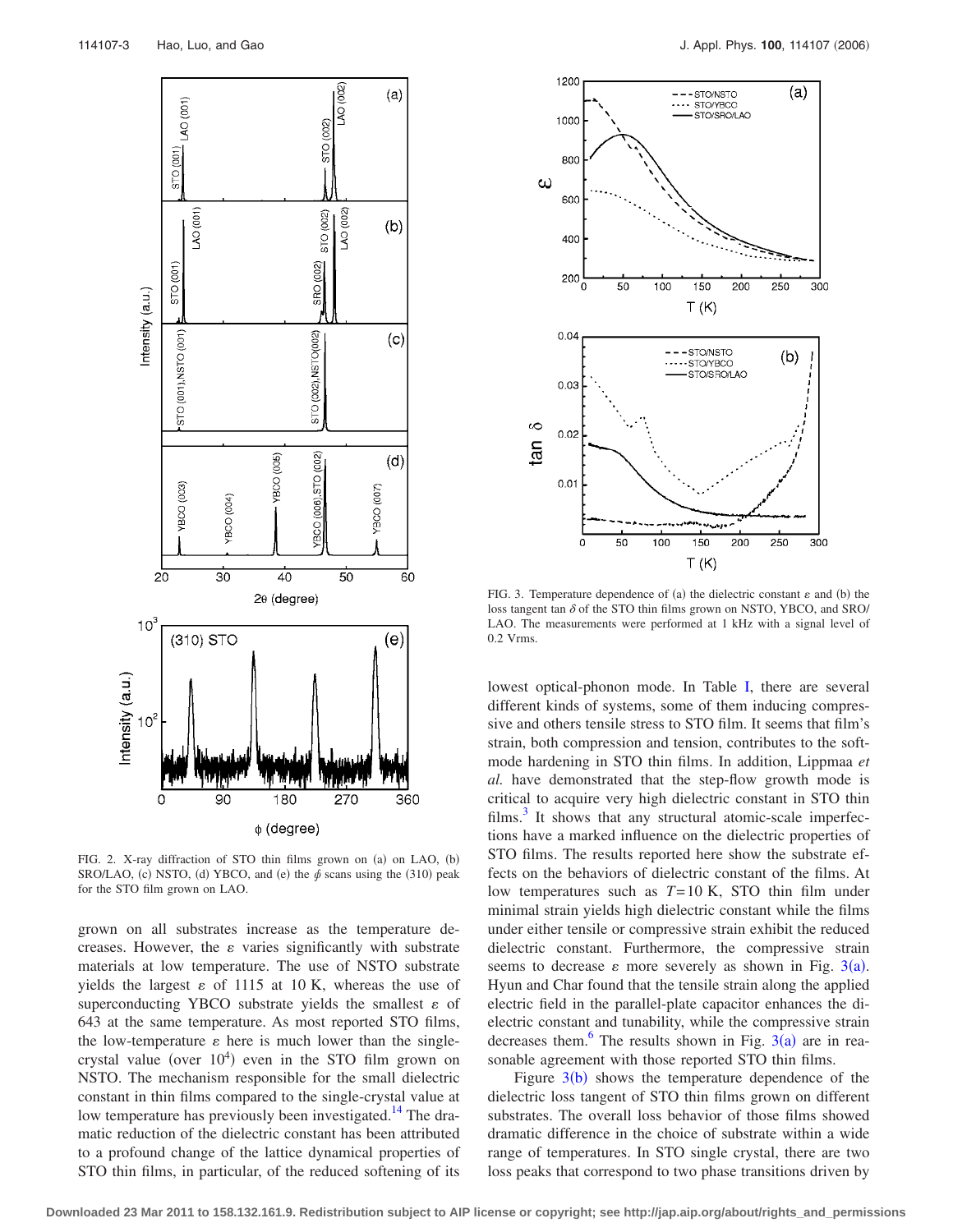the "soft modes," the transverse optical phonons with low frequencies. The high temperature peak at  $T = 105$  K is associated with the cubic-to-tetragonal (antiferrodistortive) phase transition, which involves the rotation of the Ti–O octahedral. The low temperature peak at *T*= 10 K was suggested as an indication of a quantum phase transition into a coherent quantum state. While the high-*T* peak reflects the elastic properties, the low-*T* peak is related to the various observed anomalies and is associated with the local Ti–O bond dipoles in STO. A loss peak at about *T*= 77 K is observed for the STO film on YBCO in Fig.  $3(b)$  $3(b)$ , which may be related to the cubic-tetragonal structural phase transition at 105 K for STO single crystal. The temperature dependence of loss tangent of the film on NSTO is quite different from the observation both in STO single-crystal and thin films on other substrates. Above  $\sim$  190 K, the loss tangent decreases over one order of magnitude as the temperature decreases. Below  $\sim$  190 K, low loss tangent around  $2.0\times10^{-3}$  without significant change was observed within a wide range of temperatures. A lowest loss tan  $\delta$  is about  $1.12 \times 10^{-3}$  at *T*= 165 K. The value is comparable to those best results in previously reported STO films. According to the thickness dependence of dielectric loss in STO films, it is expected that the loss tangent may be close to the loss level found in STO single crystal if the film thickness becomes larger.<sup>2[,8](#page-4-4)</sup> It is known that the intrinsic dielectric loss in an ideal ferroelectric single crystal is related to the multiple-phonon absorption, in particular, those involving the soft-mode phonons. The experimental measurements on STO single crystal can be explained well by the theoretical calculation on the magnitude and temperature dependencies of tan  $\delta$ . In STO thin films, it is impossible to exclude the existence of defects such as oxygen vacancies, even in high quality epitaxial STO thin films. In STO thin films with defects, one-phonon absorption and phonon scattering on localized phonons near defects may give rise to extra losses. In addition, strain, free carriers, impurity, and interfacial effects are all possible sources of higher loss. Therefore, its is understandable that the STO film under minimal strain (STO/NSTO) exhibits lower loss compared to the STO thin films under either tensile or compressive strains in Fig. [3](#page-2-1)(b). Furthermore, the effective dielectric behaviors here may depend strongly on the substrate conditions. Low breakdown voltage observed in the STO/YBCO structure reveals the outgrowths of the STO thin films originated from the underlying YBCO substrates. Thus, additional source for the high loss in the STO thin films grown on YBCO may be related to the considerable conduction pathways through the dielectric. Further work on minimizing electrical shorts in STO layer appears to be improving the smoothness of the underlying YBCO.

Tuning measurements were performed on the STO films grown on different substrates. Figure [4](#page-3-0) shows the voltage dependence of the dielectric constant of STO thin films grown on (a) NSTO and (b) SRO/LAO at 10 K. Although STO films on YBCO can be tuned with low dc biases of typically  $0-4$  V, their tuning applied to higher voltage was limited by the high loss mainly due to the aforementioned low breakdown voltage in the STO/YBCO system. During the measurements, the top Ag electrode was kept at a posi-

<span id="page-3-0"></span>

FIG. 4. The electric-bias dependence of the dielectric constant  $\varepsilon$  for the STO thin films grown on (a) NSTO and (b) SRO/LAO. The measurements were performed at *T*= 10 K. The top Ag electrode was kept at a positive bias with respect to the bottom electrode during the measurements.

tive bias with respect to the bottom electrode. A decrease in the dielectric constant was observed with increasing electric voltage. The actual tunability of the dielectric constant  $\lbrack \varepsilon(0)-\varepsilon(V)\rbrack / \varepsilon(0)$  of STO films grown on SRO/LAO is 75% over a bias of  $\pm 20$  V. The observed shift of the maximum of the dielectric constant curves and hysteresis are attributed to the ferroelectric ordering and/or strong charge trapping at the film/substrate interface. On the other hand, the STO film grown on NSTO exhibits 77% dielectric constant tuning at a bias of 20 V, close to the value of 80% found in STO single crystal. Furthermore, the bias dependence of  $\varepsilon$  is much less symmetrical in the case on NSTO than on SRO/LAO. Generally speaking, an asymmetric property is considered to be due to the work function difference of the top and bottom electrodes in the parallel-plate capacitor geometry. In Fig. [4,](#page-3-0) it seems not complete if we simply attribute the asymmetric behavior to the work function difference. It is worthy to note that an insulating surface layer forms if NSTO is exposed to oxygen at high temperatures  $(T>500 \text{ K})$  from some researcher's observation.<sup>15</sup> Likewise, the existence of an insulating layer at the interface between NSTO and STO was inferred from dielectric and transport properties of such structures. This is one of possible sources to understand the difference between those two structures.

It is well accepted that the dielectric nonlinearity in STO arises from the hardening of the soft-mode phonon by elec